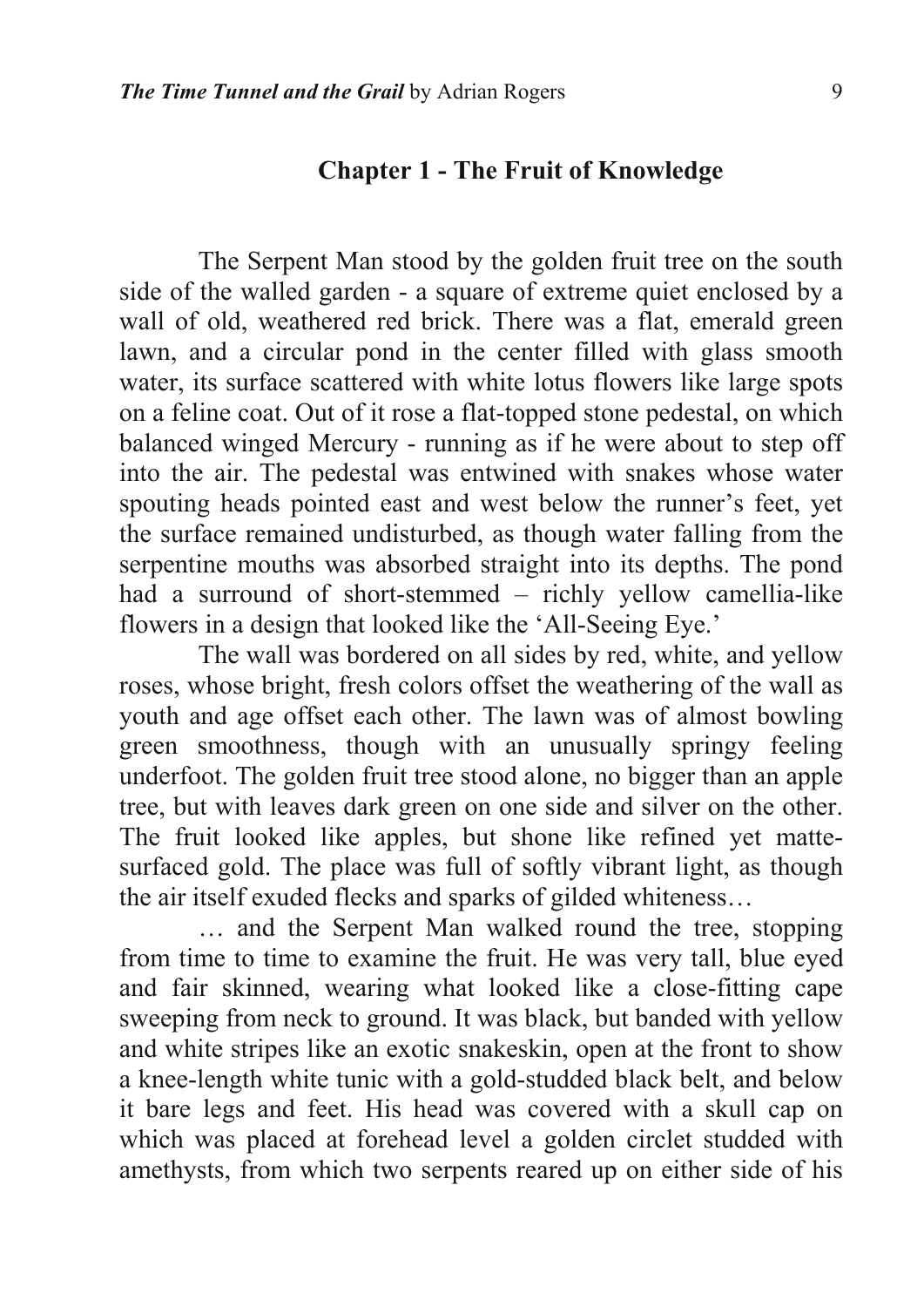ears like antennae, or horns. He stopped his pacing, picked one of the fruits, turned it over in his hands and said, half to himself,

"For Finn, from the Tree of Knowledge."

 "Not so…!" The voice was harsh with command and selfrighteous assurance. The Serpent Man stared at what had appeared from apparently nowhere – as if just dropped down off the Sistine Chapel roof, another tall man yet totally different, in a full length, plain brown robe like a monastic habit that had been slept in. He was brown-skinned weathered, like a caricature of a Hebrew prophet, but with the same blue eyes as the Serpent Man - an angry, white haired, angular figure, straight and wiry, holding in his left hand a plain wooden staff - with a grip indicative of immense, gnarled strength. He wore the same gold circlet as the Serpent Man, and despite the fact that one appeared to have cultivated youth and the other age, they looked akin.

 "Not so!" repeated the angry newcomer, "Would you turn him into one of us? Have you not done more than enough of that since time began?"

"Well what would you have brother?" Countered the Serpent Man smoothly, "A slave, half-human, a beast of burden? Have you not made more than enough of them over time?"

"The Court shall sit in judgment!" said the Angry Prophet as though the other hadn't spoken.

"And thanks be to the Council of Anu that you've only one vote!"

 Someone else had appeared, dressed like a Celtic nobleman in a knee length white woolen tunic, a colorful red and green plaidlike cape over the top, cross-gartered leggings, and a gold torc round his neck.

"Merlin!" said the brothers, simultaneously.

"Masquerading as a bard!" added the Angry Prophet uncharitably. There was a long pause as they eyed each other, the usual, unfriendly summing up whenever they met.

"Well for whom would your vote be cast?" Asked the Serpent Man in a carefully neutral tone.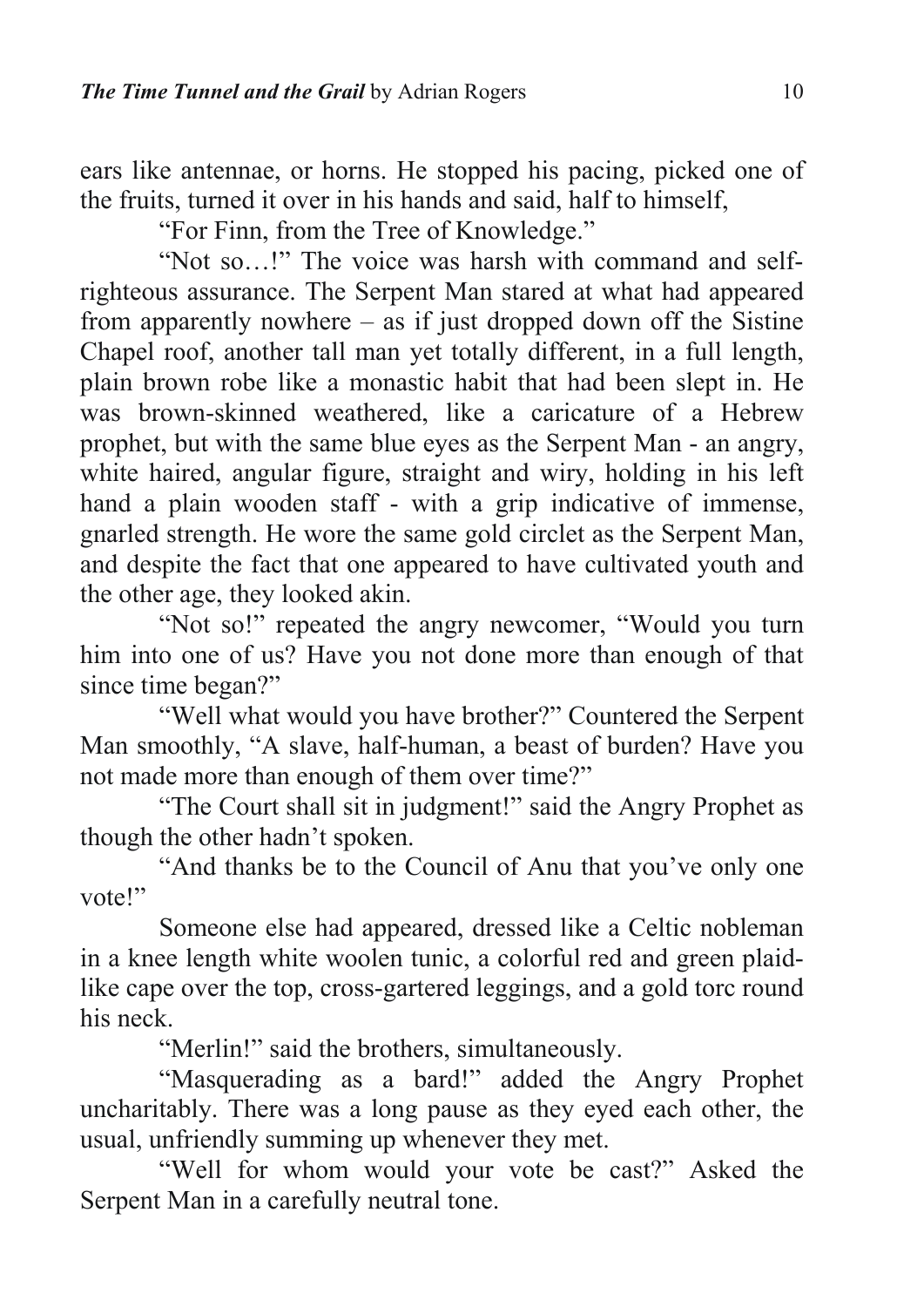"For Finn, for knowledge, for Sophia - the divine spark. Let him eat the fruit."

The Angry Prophet snorted contemptuously.

"Well what would you do," demanded Merlin, turning on him with rising anger, "tell a deliberate untruth, as you did to his first ancestor ?"

…The vibrant, gilt-flecked air of the Garden was troubled, swirling and eddying as conflicting energies intermingled.

"He shall eat the fruit," said the Serpent Man with flat finality, "and the woman will make him wise, when they meet, body and soul."

\*\*\*

John Finnis drove his Suzuki Sierra into the car park fronting a modest block of units on Casuarina Drive in Nightcliff, Darwin. He got out wearily, with a pile of books to be marked at the fag end of a school day in November, the build-up to the Darwin wet, in the mid-nineteen-nineties. It was the silly season, meaning for a teacher that the difficult were even more difficult than usual.

"What the hell…" he said moodily, flinging the books onto a coffee table, switching on the fans, and opening a few windows, "everyone's going troppo, so why bother?"

 The air was like a humid blanket but that made no difference to his evening routine, putting the kettle on, taking out a tea bag, honey jar, slice of lemon, mug, making lemon tea with two teaspoons of honey, placing it on the table, and sitting down on a sofa.

 John was of medium height, slim in spite of being middleaged, with dark hair going gray, divorced, and away from his background. He was of Anglo-Irish descent, brought up in Dublin, and a graduate of Trinity College qualified to teach English and Music. He'd moved around a bit, teaching in Ireland, Scotland and England until the break-up of his childless marriage. He tended not to analyze the reasons for this, simply recollecting that he and his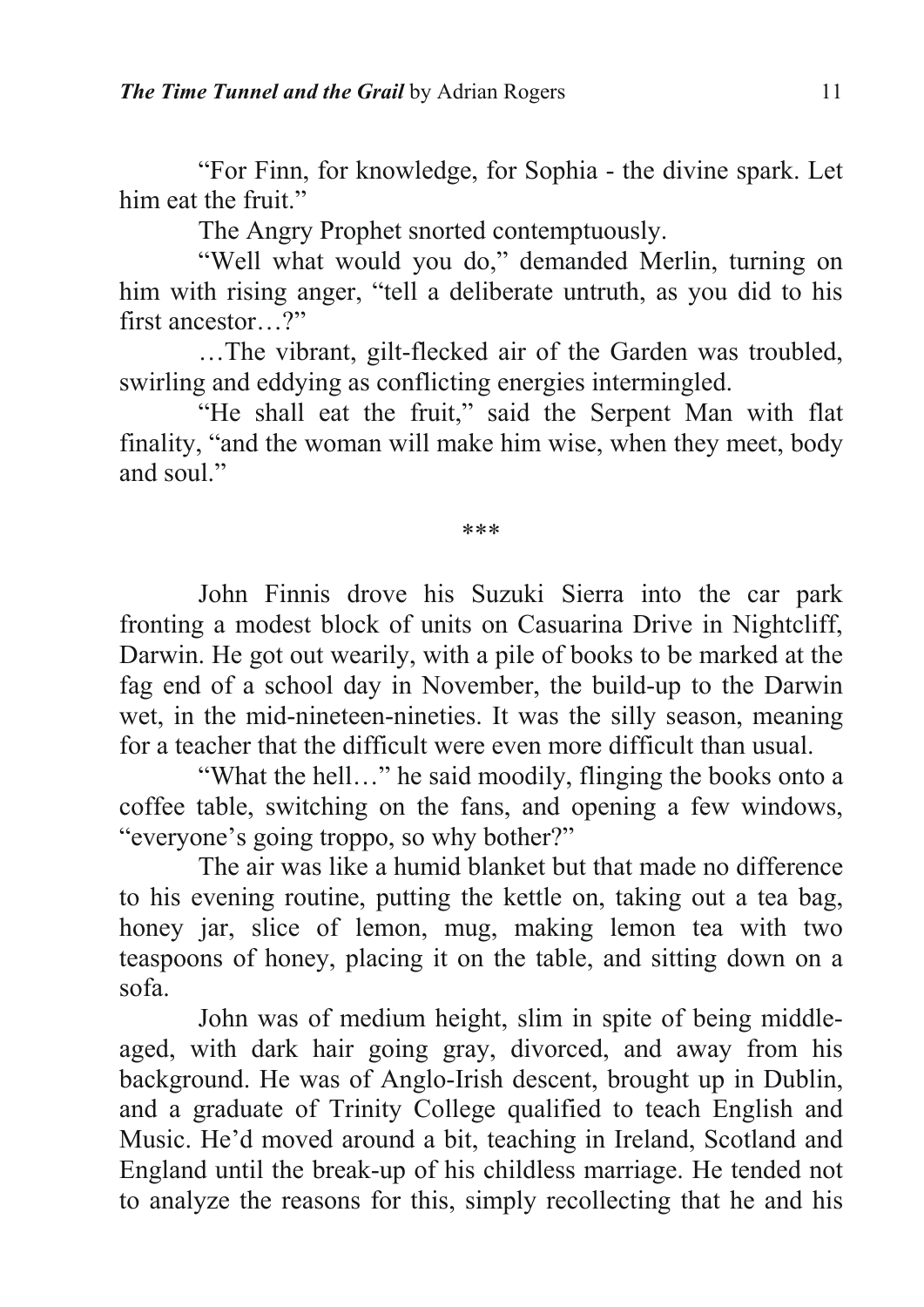wife had been like oil and water - a recipe for disaster. Now here he was, still somewhat surprised by it all, having arrived in Darwin a few years ago with two suitcases, no fixed abode, and a guaranteed post at Macassar Junior High School…

… *but teaching's not what it was…*he reflected with increasing frequency, moving inexorably towards mid-life crisis. John had never been a brilliant teacher, but when he began work in the seventies his methods were effective enough to persuade most of his students to at least appear to be learning something. He was efficient, conscientious, and persistent, but now…

 "Your methods don't seem as suited to the nineties as they no doubt were to the seventies…" said the School Principal during a private discussion in his office. The Boss was Anglo-Irish like John, or Finn as he was generally called, so the two had a natural rapport, but that didn't stop the Principal being concerned, and not without reason. Finn was finding teaching increasingly problematical, with rewards declining as stress levels rose. He was no longer enjoying the work, and becoming acutely conscious of his limitations. Of course the Boss noticed, and despite the friendly tone, Finn knew exactly what was in his mind…*Change your methods and be successful, or…* 

Fortunately it was Friday evening, giving him the weekend in which to think. He didn't go for a walk across the road and along the beach because he knew exactly what it would be like. The air was dead still, pressing down heavily, and the sea would be oil smooth. A dip would have been a relief, but the risk of being stung by box-jellyfish at this time of year made it out of the question.

 He would have liked nothing better than to have handed in his notice and changed career, but it was out of the question - or was it? He wasn't qualified for anything else- was he…? *But the longer you delay, the older you get, and the harder it becomes to make a new start…* As he relaxed, allowing thoughts to drift, his mind wandered back to childhood days… to dreams not recalled for many long years, but still fresh in his memory as if he'd just woken from them…*Yes, why not…? There may be some guidance in*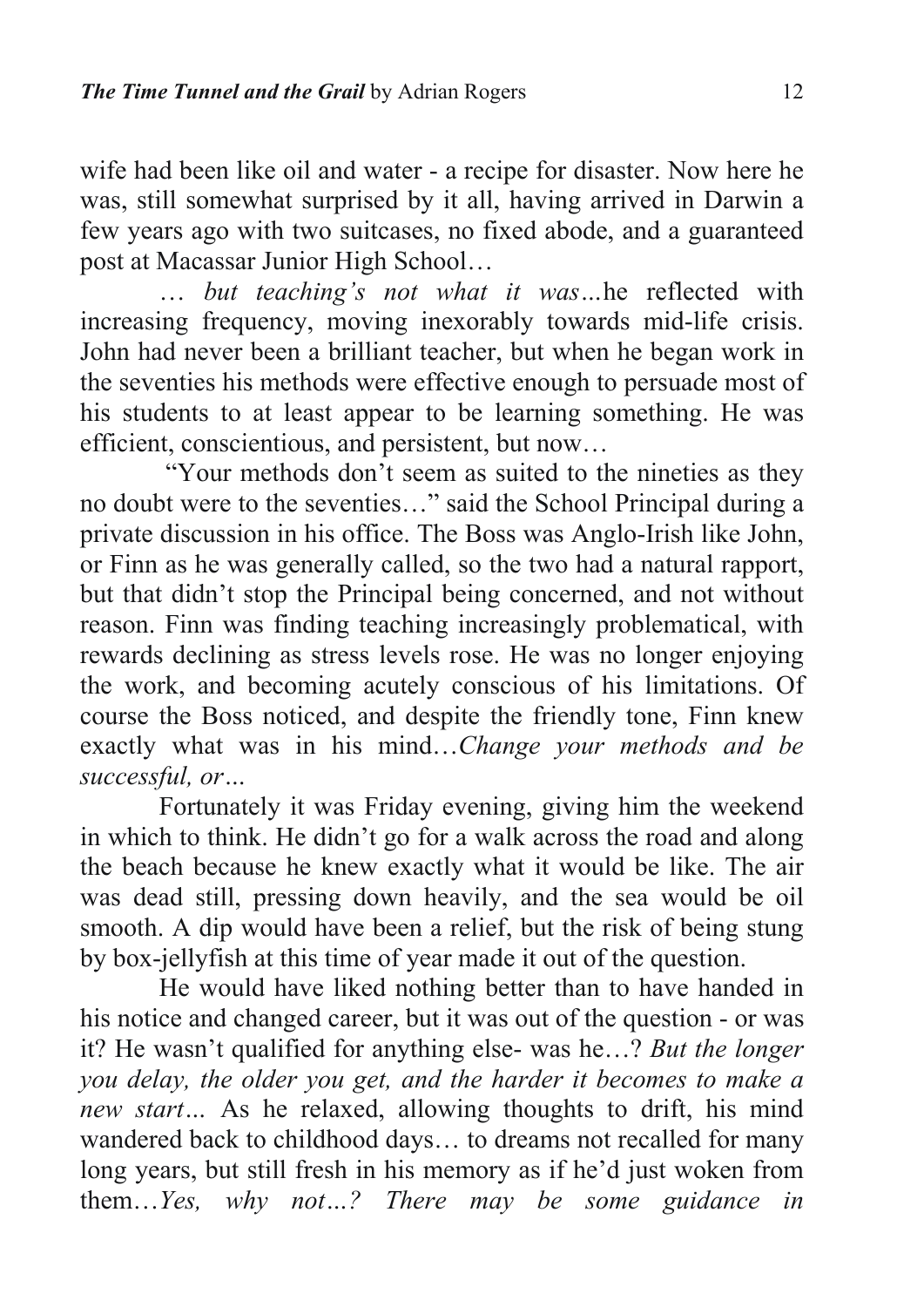*remembrance…*from a dream pattern that had threaded its way through his life, about which he had told no one.

 Over the years it had grown in apparent complexity - like a tapestry perceived first at a distance as something vaguely defined, gaining in meaning as one approached and details were clarified. Putting down his empty mug and settling back on the sofa Finn closed his eyes, letting memory take over, drawing him gently but swiftly away from the humid Darwin evening…

\*\*\*

The boy came awake again, rising out of the dream like a swimmer surfacing from deep water. Moonlight shining through the leadedlight window panes made diamond shaped patterns on his bed…*that dream again…why does it always start like this…*in a forest clearing, somewhere in Britain, late fifth century, with grass in the clearing looking as green as Ireland.

 Forest covered much of the country, like fleece on a sheep's back, deciduous expanses bursting with light green and silver freshness in spring and where trees gave way to open country clumps of blackthorn in flower like sunlit snowdrifts. In summer dappled sunlight shone onto the forest floor, not unlike the moonlight patterns on his bed. But it was the autumn forest that stayed most vividly in his memory, when leaf stripping winds under overcast skies roared through the branches, and sudden rainstorms flailed the trees. Then the forest brooded, and the boy had visions in the after storm stillness of leaves endlessly falling onto damp mold, leaves that had been falling onto untouched acres since before Britain was islanded from Europe. He could almost smell the age… vigorous but subtle, a slightly rotting tang.

 Yet on this early morning in late spring the clearing was bright and still. Clearing though was a relative term because it was not devoid of trees, but simply a place where dense woodland had given way to something like open park, with trees widely scattered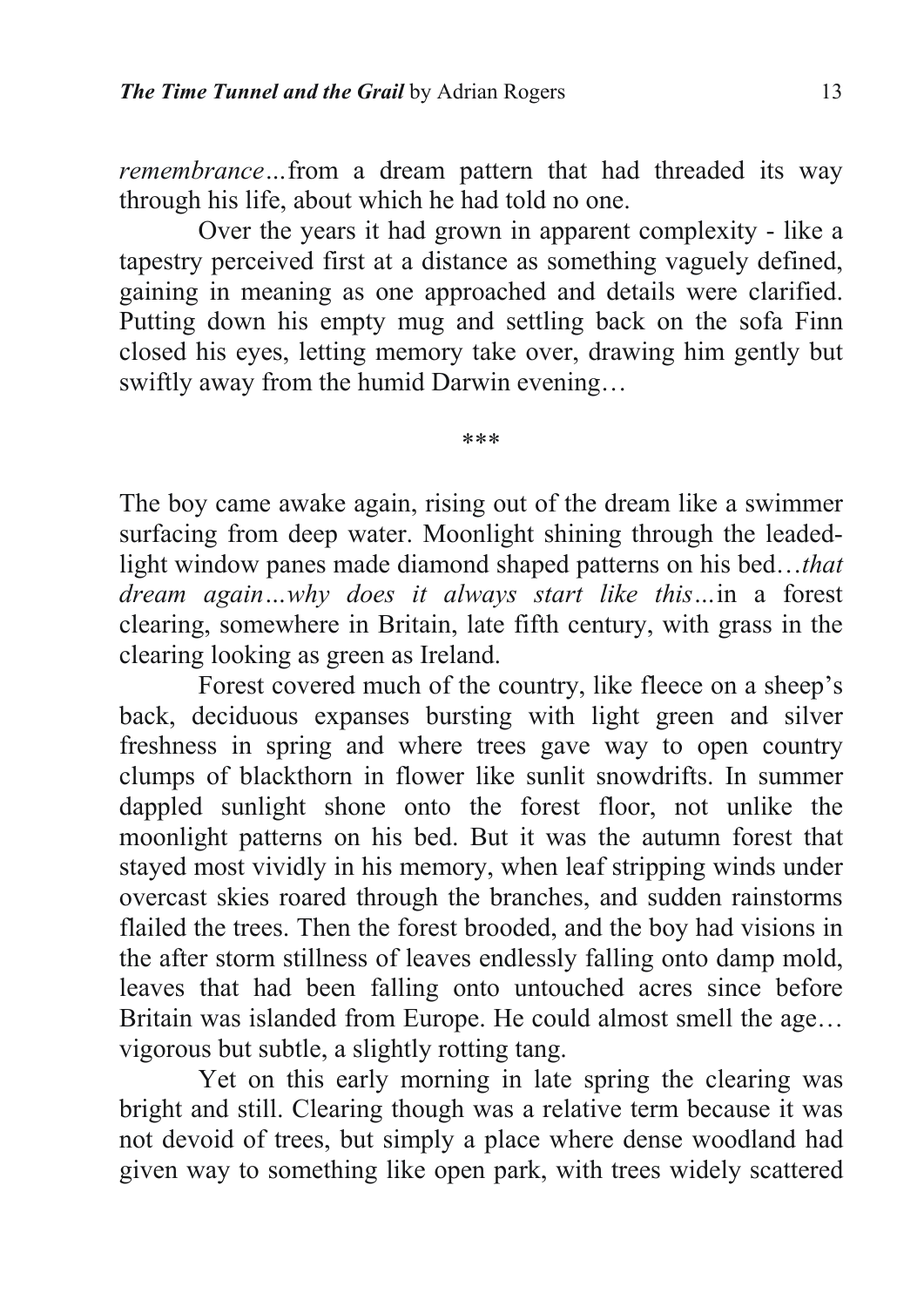across a big expanse of grass. A meandering stream intersected it. He absorbed the scene, but not for long…

…Harsh horn calls brazenly shattered the silence as horsemen broke cover, bursting onto the scene like water from a burst dike. No hunt this, no baying of hounds or fleeing deer, this was war…*civil war by the look of it…*Two bodies of similarly dressed mounted men fighting, their sword blades catching the light - silver and red. The clash of weapons, cries of the injured, stamping of horses feet, even the panted breathings of furious exertion, all were audible. Only the smells were missing - blood, sweat, fear, and death. Now foot soldiers armed with bows and spears were filtering out of the trees along the edges of the clearing, flights of arrows and javelins adding to the apparent confusion.

 The boy knew he was not bodily present, but felt as though he was hovering a few feet above the ground - an invisible yet involved observer. The instinct of self-preservation must have been still with him because he recalled ducking to avoid a flung spear, until a horrible choking sound alerted him to its victim. A foot soldier had received the full force of it in his stomach. The boy averted his eyes from blood and intestines as the hapless man fell forward into the stream…and for yet another reason.

 His attention was caught by a man standing out amid the chaos and confusion as if he were controlling it, who, unlike his fellows was dressed entirely in white apart from his helmet… *Even that has a white crest*… His shield was white, bearing no device. He rode a white horse, and a white hound ran at the horse's heels. The tide of battle seemed to eddy around him, almost to ebb and flow at his command. He sword was everywhere - stained with the blood of his enemies. He was the target of arrow, sword, and spear, yet seemed untouchable… *and there's something about that sword. Where have I seen it before, and why are the Eye of Fire, and the Greenstone missing from its hilt? Merlin must know…*but the scene was fading, only to re-form almost instantly…

…Time and location had changed. It was evening on the same day, and the fighting was over. The defeated were penned on a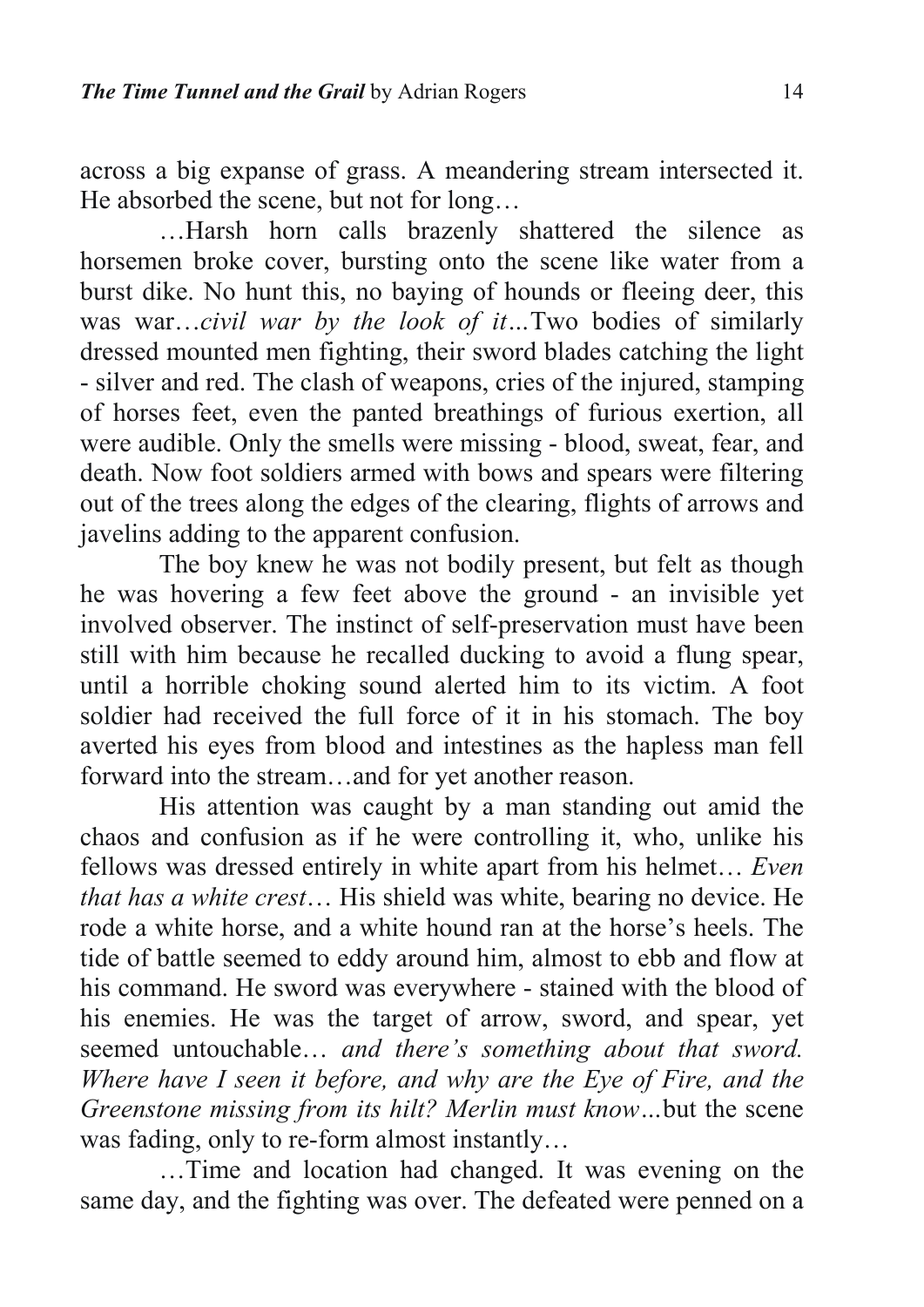bluff of land above a raging torrent. The White King's army hemmed them in, forming a semi-circle. The sun was setting behind them in a vast expanse of sky banded with long pennants of dark gray cloud- like stripes on the back of a great cat, with a diffused red light blood-staining their undersides. A small wind had risen, and a grim silence had fallen as the defeated contemplated their probable fate.

 Then the White King dismounted, and stepped forward to stand in the open space between the combatants, addressing his defeated foes and inexplicably the boy understood what was being said, even though the language was unfamiliar. He could not even be surprised by this, almost taking it for granted because he was strangely drawn to this White King, as if they had met once…who now was reminding these rebels that had tried to seize his throne they deserved death for treason. All expected that he would have them dispatched there and then. The boy listened intently to the words, unthinkingly mentally translating…

"... Had it been one of our brother kings across the Narrow Sea against whom you had rebelled you would have been executed at once, even had you been his own flesh and blood. However, you have fought bravely today, and we would have such men as friends rather than enemies. So swear now, on the hilts of the Sword of the Kingdom that you will be true to the Pendragon House, standing with us in the defense of Britain against her enemies..."

 They swore of course. What else could they do? The boy found himself assessing their characters, as the leaders came forward one by one to kneel and take the oath of allegiance on the hilts of the Sword. Most of them appeared to be honest men... typical Celtic warriors, who would fight for any or no reason at all, yet who could be trusted to keep an oath. There was one though about whom he had grave misgivings, a black-eyed, black haired, wiry man with a sallow skin and a slight limp… "KING LOT OF LOTHIAN AND ORKNEY"… He turned sharply. The voice had come quite clearly across his right shoulder, but there was no one there. Yet even at this early age the boy had sensed that there were